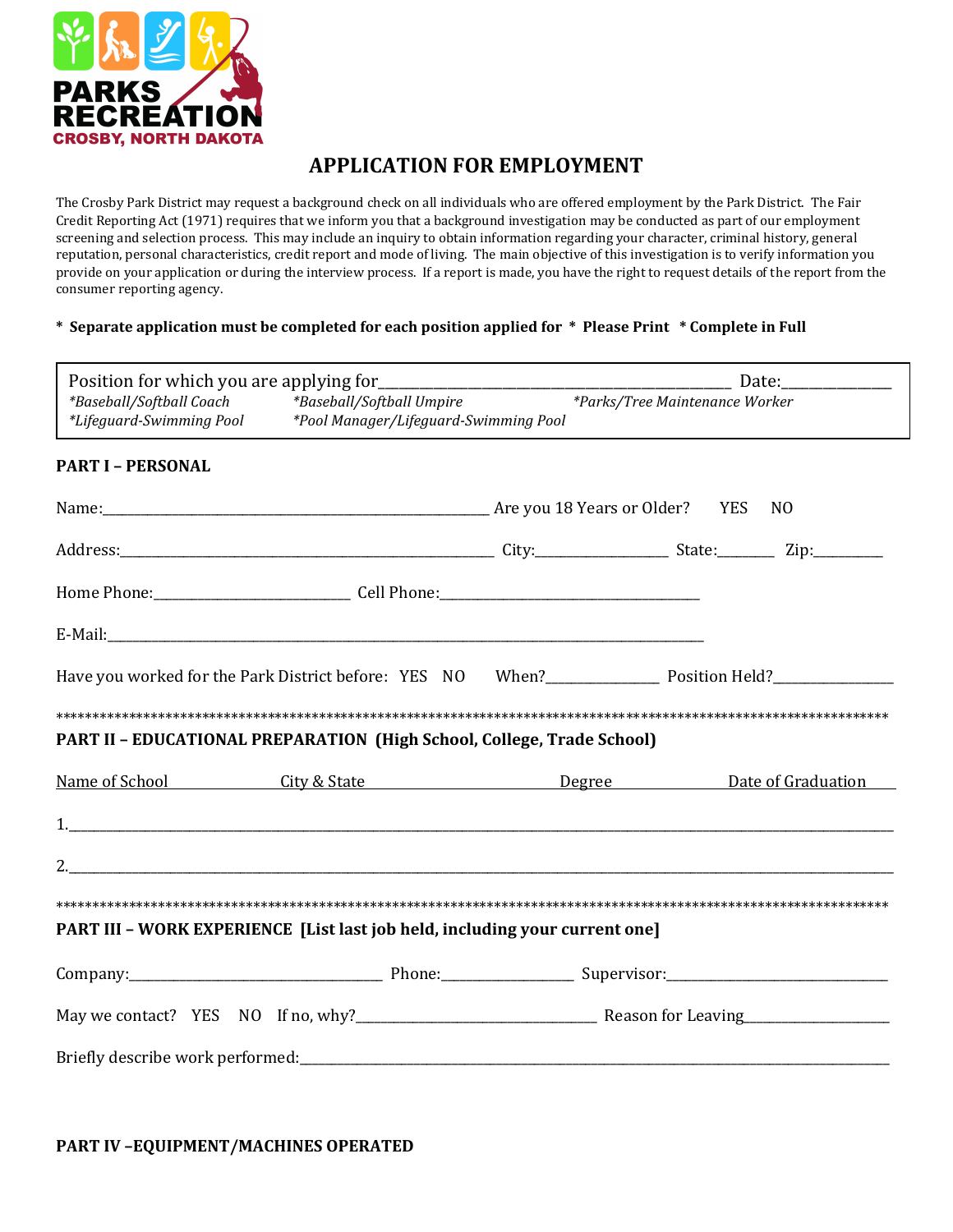## **PART V – OTHER EXPERIENCE/TRAINING, LICENSES/CERTIFICATES:**

List any special qualifications relevant to the position for which you are applying and are not covered elsewhere in your application (such as technical skills and/or computer, childcare training, CPR, First Aid, WSI, Lifeguard Certification etc.) For licenses and certificates you must include date and place of issuance, date of expiration and be able to present a copy of certification if hired.)

\_\_\_\_\_\_\_\_\_\_\_\_\_\_\_\_\_\_\_\_\_\_\_\_\_\_\_\_\_\_\_\_\_\_\_\_\_\_\_\_\_\_\_\_\_\_\_\_\_\_\_\_\_\_\_\_\_\_\_\_\_\_\_\_\_\_\_\_\_\_\_\_\_\_\_\_\_\_\_\_\_\_\_\_\_\_\_\_\_\_\_\_\_\_\_\_\_\_\_\_\_\_\_\_\_\_\_\_\_\_\_\_\_\_\_\_\_\_\_\_\_\_\_\_\_\_\_\_\_\_\_\_\_\_\_\_\_\_\_\_\_\_\_\_\_

\_\_\_\_\_\_\_\_\_\_\_\_\_\_\_\_\_\_\_\_\_\_\_\_\_\_\_\_\_\_\_\_\_\_\_\_\_\_\_\_\_\_\_\_\_\_\_\_\_\_\_\_\_\_\_\_\_\_\_\_\_\_\_\_\_\_\_\_\_\_\_\_\_\_\_\_\_\_\_\_\_\_\_\_\_\_\_\_\_\_\_\_\_\_\_\_\_\_\_\_\_\_\_\_\_\_\_\_\_\_\_\_\_\_\_\_\_\_\_\_\_ \_\_\_\_\_\_\_\_\_\_\_\_\_\_\_\_\_\_\_\_\_\_\_\_\_\_\_\_\_\_\_\_\_\_\_\_\_\_\_\_\_\_\_\_\_\_\_\_\_\_\_\_\_\_\_\_\_\_\_\_\_\_\_\_\_\_\_\_\_\_\_\_\_\_\_\_\_\_\_\_\_\_\_\_\_\_\_\_\_\_\_\_\_\_\_\_\_\_\_\_\_\_\_\_\_\_\_\_\_\_\_\_\_\_\_\_\_\_\_\_\_

| <b>PART VII - GENERAL INFORMATION</b>                                                                                                                                                                                                                                                                                                                                                                                                                                            |  |                    |                |  |            |                |  |
|----------------------------------------------------------------------------------------------------------------------------------------------------------------------------------------------------------------------------------------------------------------------------------------------------------------------------------------------------------------------------------------------------------------------------------------------------------------------------------|--|--------------------|----------------|--|------------|----------------|--|
| Are there any dates that you would not be able to work? [Family Trips, Camps, Playing Sports, etc.]                                                                                                                                                                                                                                                                                                                                                                              |  |                    |                |  | <b>YES</b> | N <sub>0</sub> |  |
| Driver's License?<br>YES                                                                                                                                                                                                                                                                                                                                                                                                                                                         |  |                    |                |  |            |                |  |
| Class of License:<br><u>Class of License:</u> <u> TES</u> <b>EXELECT: EXELECT: EXELECT: EXELECT: EXELECT: EXELECT: EXELECT: EXELECT: EXELECT: EXELECT: EXELECT: EXELECT: EXELECT: EXELECT: EXELEC</b>                                                                                                                                                                                                                                                                            |  |                    |                |  |            | N <sub>0</sub> |  |
| Have you been convicted of a felony within the last five years? YES                                                                                                                                                                                                                                                                                                                                                                                                              |  |                    | N <sub>0</sub> |  |            |                |  |
|                                                                                                                                                                                                                                                                                                                                                                                                                                                                                  |  |                    |                |  |            |                |  |
| Charge took place in: FEDERAL COURT                                                                                                                                                                                                                                                                                                                                                                                                                                              |  | <b>STATE COURT</b> |                |  |            |                |  |
| Have you ever been convicted of any offense involving a crime against a child including, but not limited to, the sexual<br>molestation, physical or sexual abuse, or rape of a child?                                                                                                                                                                                                                                                                                            |  | <b>YES</b>         | N <sub>0</sub> |  |            |                |  |
|                                                                                                                                                                                                                                                                                                                                                                                                                                                                                  |  |                    |                |  |            |                |  |
| <b>Federal Court</b><br>Charge took place in:                                                                                                                                                                                                                                                                                                                                                                                                                                    |  | <b>State Court</b> | Explain:       |  |            |                |  |
| <b>PART VIII - Authorization:</b><br>I certify that all facts contained in this application are true and complete to the best of my knowledge and understand and agree that any misstatement will be<br>grounds for disqualification or dismissal from employment by the Crosby Park District.                                                                                                                                                                                   |  |                    |                |  |            |                |  |
| I authorize investigation of all statements contained herein and the references and employers listed to give you any and all information concerning my<br>previous employment and any pertinent information they may have, personal or otherwise, to include a background check into felony convictions and child<br>neglect or abuse and release the Crosby Park District of any liability and any damage that may result from utilization of such information. I understand by |  |                    |                |  |            |                |  |
| providing information on this application that there is no contractual or implied agreement between myself and the Crosby Park District.                                                                                                                                                                                                                                                                                                                                         |  |                    |                |  |            |                |  |